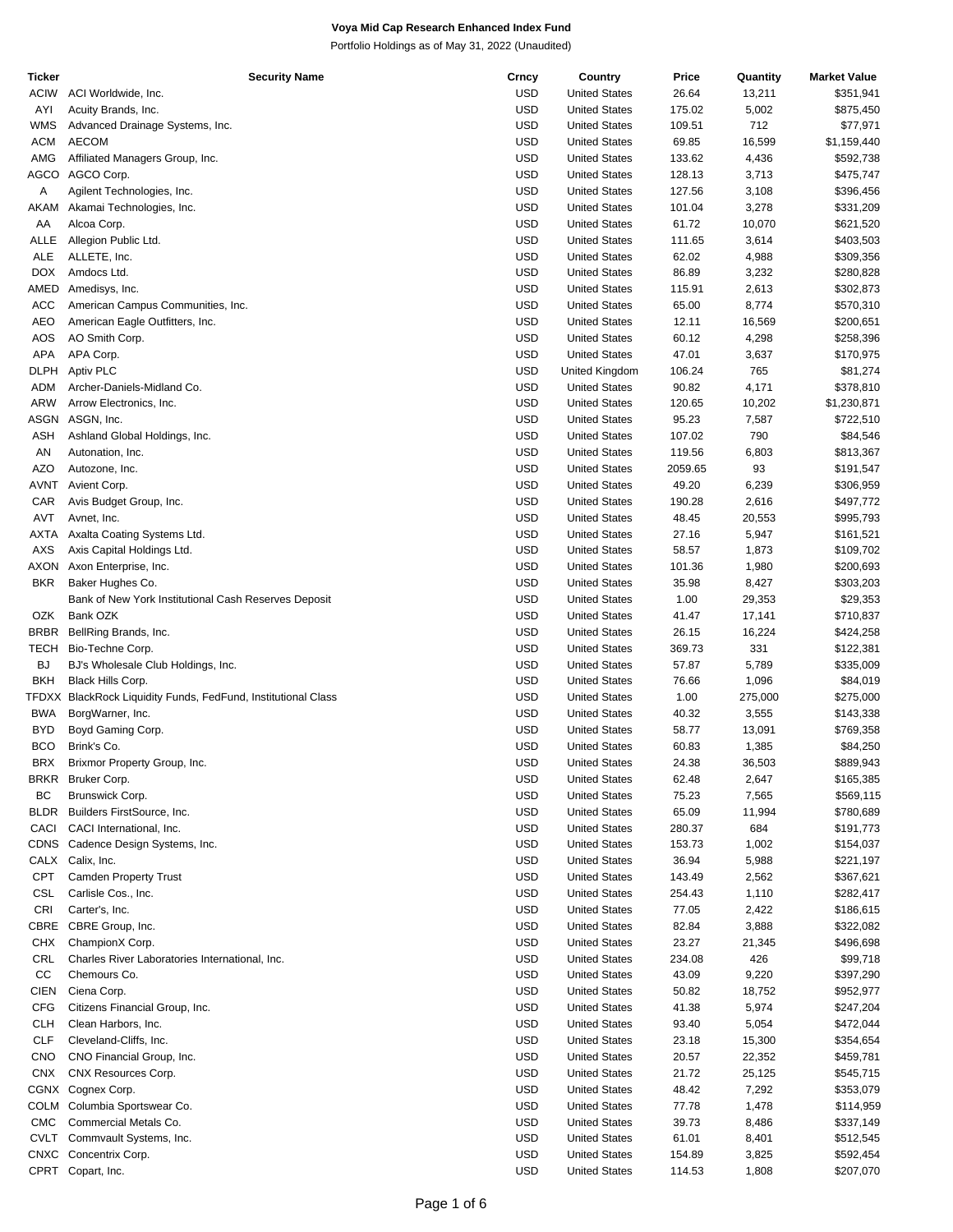| Ticker      | <b>Security Name</b>                     | Crncy      | Country              | Price  | Quantity | <b>Market Value</b> |
|-------------|------------------------------------------|------------|----------------------|--------|----------|---------------------|
| <b>CNM</b>  | Core & Main, Inc.                        | <b>USD</b> | <b>United States</b> | 23.60  | 3,456    | \$81,562            |
| <b>OFC</b>  | Corporate Office Properties Trust SBI MD | <b>USD</b> | <b>United States</b> | 27.64  | 3,406    | \$94,142            |
| <b>CTVA</b> | Corteva, Inc.                            | <b>USD</b> | <b>United States</b> | 62.62  | 6,038    | \$378,100           |
| <b>CSGP</b> | CoStar Group, Inc.                       | <b>USD</b> | <b>United States</b> | 60.94  | 1,864    | \$113,592           |
|             |                                          |            |                      |        |          |                     |
| CUZ         | Cousins Properties, Inc.                 | USD        | <b>United States</b> | 34.55  | 20,458   | \$706,824           |
| <b>CR</b>   | Crane Holdings Co.                       | <b>USD</b> | <b>United States</b> | 95.66  | 9,575    | \$915,945           |
|             | CROX CROCS, Inc.                         | <b>USD</b> | <b>United States</b> | 55.76  | 8,058    | \$449,314           |
| CRWD        | Crowdstrike Holdings, Inc.               | USD        | <b>United States</b> | 159.99 | 497      | \$79,515            |
| CW          | Curtiss-Wright Corp.                     | USD        | <b>United States</b> | 141.98 | 2,731    | \$387,747           |
| <b>DAN</b>  | Dana, Inc.                               | <b>USD</b> | <b>United States</b> | 16.56  | 30,357   | \$502,712           |
| DAR         | Darling Ingredients, Inc.                | <b>USD</b> | <b>United States</b> | 80.07  | 10,474   | \$838,653           |
|             |                                          |            |                      |        |          |                     |
| <b>DECK</b> | Deckers Outdoor Corp.                    | <b>USD</b> | <b>United States</b> | 268.56 | 1,895    | \$508,921           |
| <b>DKS</b>  | Dick's Sporting Goods, Inc.              | USD        | <b>United States</b> | 81.23  | 7,723    | \$627,339           |
| <b>APPS</b> | Digital Turbine, Inc.                    | USD        | <b>United States</b> | 25.43  | 2,758    | \$70,136            |
| <b>DFS</b>  | <b>Discover Financial Services</b>       | <b>USD</b> | <b>United States</b> | 113.49 | 2,506    | \$284,406           |
| DOCU        | DocuSign, Inc.                           | USD        | <b>United States</b> | 83.91  | 952      | \$79,882            |
| <b>DLB</b>  | Dolby Laboratories, Inc.                 | USD        | <b>United States</b> | 77.62  | 1,656    | \$128,539           |
| DBX         | Dropbox, Inc.                            | USD        | <b>United States</b> | 20.84  | 16,597   | \$345,881           |
|             |                                          |            |                      |        |          |                     |
| <b>DTE</b>  | DTE Energy Co.                           | <b>USD</b> | <b>United States</b> | 132.71 | 639      | \$84,802            |
| DY          | Dycom Industries, Inc.                   | <b>USD</b> | <b>United States</b> | 93.11  | 2,653    | \$247,021           |
| <b>EXP</b>  | Eagle Materials, Inc.                    | USD        | <b>United States</b> | 130.56 | 4,516    | \$589,609           |
| EWBC        | East West Bancorp, Inc.                  | USD        | <b>United States</b> | 73.54  | 11,333   | \$833,429           |
| EME         | EMCOR Group, Inc.                        | <b>USD</b> | <b>United States</b> | 105.63 | 2,143    | \$226,365           |
| <b>ENR</b>  | Energizer Holdings, Inc.                 | USD        | <b>United States</b> | 29.99  | 3,350    | \$100,467           |
| <b>ENS</b>  | EnerSys                                  | USD        | <b>United States</b> | 67.72  | 1,862    | \$126,095           |
|             |                                          |            |                      |        |          |                     |
| <b>ENOV</b> | Enovis Corp.                             | USD        | <b>United States</b> | 66.34  | 5,100    | \$338,334           |
| <b>ETR</b>  | Entergy Corp.                            | <b>USD</b> | <b>United States</b> | 120.32 | 3,189    | \$383,700           |
| ENV         | Envestnet, Inc.                          | <b>USD</b> | <b>United States</b> | 66.62  | 4,242    | \$282,602           |
| <b>NVST</b> | Envista Holdings Corp.                   | USD        | <b>United States</b> | 43.04  | 5,855    | \$251,999           |
| EPAM        | EPAM Systems, Inc.                       | USD        | <b>United States</b> | 338.52 | 819      | \$277,248           |
| EQT         | EQT Corp.                                | <b>USD</b> | <b>United States</b> | 47.72  | 17,268   | \$824,029           |
| <b>ETRN</b> | Equitrans Midstream Corp.                | USD        | <b>United States</b> | 7.87   | 13,555   | \$106,678           |
|             |                                          |            |                      |        |          |                     |
| <b>ESAB</b> | Esab Corp.                               | <b>USD</b> | <b>United States</b> | 50.00  | 5,100    | \$255,000           |
| <b>ESNT</b> | Essent Group Ltd.                        | USD        | <b>United States</b> | 42.79  | 19,926   | \$852,634           |
| <b>WTRG</b> | Essential Utilities, Inc.                | <b>USD</b> | <b>United States</b> | 46.26  | 1,779    | \$82,297            |
| EEFT        | Euronet Worldwide, Inc.                  | <b>USD</b> | <b>United States</b> | 121.16 | 2,856    | \$346,033           |
| <b>EVR</b>  | Evercore, Inc.                           | <b>USD</b> | <b>United States</b> | 114.20 | 4,624    | \$528,061           |
| <b>RE</b>   | Everest Re Group Ltd.                    | USD        | <b>United States</b> | 282.50 | 278      | \$78,535            |
| ES          | <b>Eversource Energy</b>                 | <b>USD</b> | <b>United States</b> | 92.32  | 1,566    | \$144,573           |
|             |                                          |            |                      |        |          |                     |
| EXEL        | Exelixis, Inc.                           | USD        | <b>United States</b> | 18.33  | 29,469   | \$540,167           |
| <b>FFIV</b> | F5, Inc.                                 | USD        | <b>United States</b> | 163.04 | 438      | \$71,412            |
| <b>FDS</b>  | Factset Research Systems, Inc.           | USD        | <b>United States</b> | 381.78 | 700      | \$267,246           |
| <b>FICO</b> | Fair Isaac Corp.                         | <b>USD</b> | <b>United States</b> | 409.55 | 185      | \$75,767            |
| FAF         | First American Financial Corp.           | USD        | <b>United States</b> | 60.59  | 12,152   | \$736,290           |
| <b>FR</b>   | First Industrial Realty Trust, Inc.      | <b>USD</b> | <b>United States</b> | 53.15  | 5,901    | \$313,638           |
| <b>FSLR</b> | First Solar, Inc.                        | <b>USD</b> | <b>United States</b> | 70.61  | 982      | \$69,339            |
|             |                                          |            |                      |        |          |                     |
| <b>FIVE</b> | Five Below, Inc.                         | <b>USD</b> | <b>United States</b> | 130.59 | 585      | \$76,395            |
| <b>FLO</b>  | Flowers Foods, Inc.                      | USD        | <b>United States</b> | 27.60  | 34,546   | \$953,470           |
| <b>FLS</b>  | Flowserve Corp.                          | <b>USD</b> | <b>United States</b> | 31.50  | 24,971   | \$786,587           |
| <b>FNB</b>  | FNB Corp.                                | <b>USD</b> | <b>United States</b> | 12.15  | 60,028   | \$729,340           |
| <b>FTV</b>  | Fortive Corp.                            | <b>USD</b> | <b>United States</b> | 61.77  | 6,882    | \$425,101           |
| <b>FOXF</b> | Fox Factory Holding Corp.                | USD        | <b>United States</b> | 82.02  | 2,613    | \$214,318           |
|             |                                          |            |                      |        |          |                     |
| <b>GME</b>  | GameStop Corp.                           | <b>USD</b> | <b>United States</b> | 124.74 | 1,712    | \$213,555           |
| G           | Genpact Ltd.                             | <b>USD</b> | <b>United States</b> | 44.37  | 24,182   | \$1,072,955         |
| GNTX        | Gentex Corp.                             | <b>USD</b> | <b>United States</b> | 31.08  | 29,964   | \$931,281           |
| <b>GPC</b>  | Genuine Parts Co.                        | USD        | <b>United States</b> | 136.73 | 3,325    | \$454,627           |
| GMED        | Globus Medical, Inc.                     | <b>USD</b> | <b>United States</b> | 66.60  | 4,847    | \$322,810           |
| GT          | Goodyear Tire & Rubber Co.               | USD        | <b>United States</b> | 12.92  | 31,881   | \$411,903           |
| GGG         | Graco, Inc.                              | <b>USD</b> | <b>United States</b> | 63.30  | 1,597    | \$101,090           |
|             |                                          |            |                      |        |          |                     |
| <b>GEF</b>  | Greif, Inc. - Class A                    | <b>USD</b> | <b>United States</b> | 59.47  | 6,097    | \$362,589           |
| GXO         | GXO Logistics, Inc.                      | <b>USD</b> | <b>United States</b> | 54.27  | 2,866    | \$155,538           |
| HALO        | Halozyme Therapeutics, Inc.              | USD        | <b>United States</b> | 45.98  | 11,576   | \$532,264           |
| <b>HWC</b>  | Hancock Whitney Corp.                    | <b>USD</b> | <b>United States</b> | 49.84  | 19,305   | \$962,161           |
| THG         | Hanover Insurance Group, Inc.            | USD        | <b>United States</b> | 146.60 | 6,464    | \$947,622           |
| HOG         | Harley-Davidson, Inc.                    | <b>USD</b> | <b>United States</b> | 35.18  | 10,385   | \$365,344           |
| HIG         | Hartford Financial Services Group, Inc.  | USD        | <b>United States</b> | 72.51  | 1,764    | \$127,908           |
|             |                                          |            |                      |        |          |                     |
| <b>HR</b>   | Healthcare Realty Trust, Inc.            | <b>USD</b> | <b>United States</b> | 29.07  | 11,009   | \$320,032           |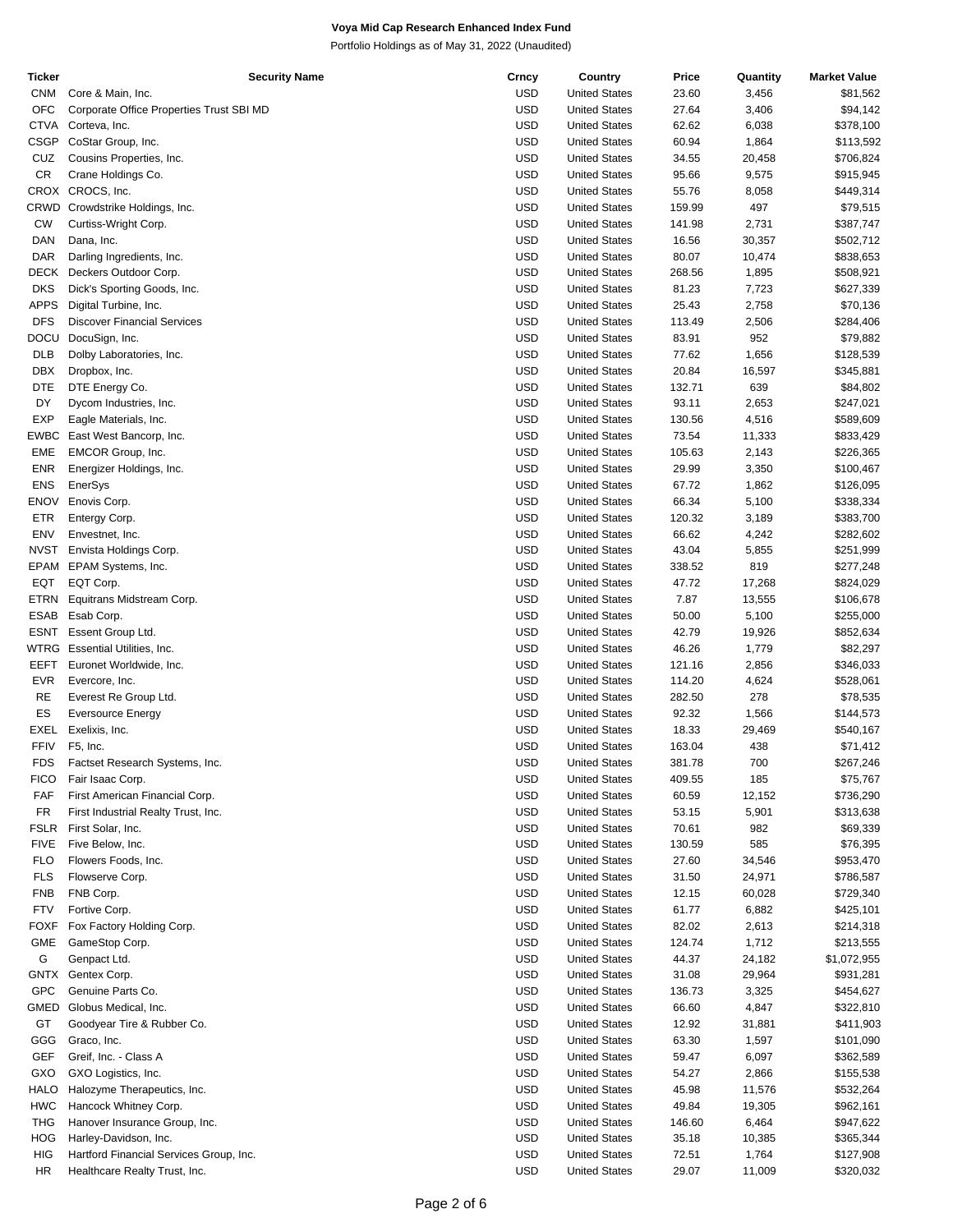| Ticker      | <b>Security Name</b>                       | Crncy      | Country              | Price   | Quantity | <b>Market Value</b> |
|-------------|--------------------------------------------|------------|----------------------|---------|----------|---------------------|
| HQY         | HealthEquity, Inc.                         | <b>USD</b> | <b>United States</b> | 62.58   | 2,481    | \$155,261           |
| <b>HLF</b>  | Herbalife Nutrition Ltd.                   | <b>USD</b> | <b>United States</b> | 21.79   | 6,862    | \$149,523           |
| <b>HXL</b>  | Hexcel Corp.                               | <b>USD</b> | <b>United States</b> | 57.45   | 6,051    | \$347,630           |
| <b>DINO</b> | HF Sinclair Corp.                          | <b>USD</b> | <b>United States</b> | 49.10   | 3,258    | \$159,968           |
| HIW         | Highwoods Properties, Inc.                 | USD        | <b>United States</b> | 39.29   | 20,981   | \$824,343           |
|             |                                            |            |                      |         |          |                     |
| <b>HOLX</b> | Hologic, Inc.                              | <b>USD</b> | <b>United States</b> | 75.27   | 5,532    | \$416,394           |
| <b>HUBB</b> | Hubbell, Inc.                              | <b>USD</b> | <b>United States</b> | 189.86  | 2,342    | \$444,652           |
| <b>HUBS</b> | HubSpot, Inc.                              | <b>USD</b> | <b>United States</b> | 337.69  | 550      | \$185,730           |
| IAA         | IAA, Inc.                                  | <b>USD</b> | <b>United States</b> | 39.03   | 8,503    | \$331,872           |
| <b>IIVI</b> | II-VI, Inc.                                | <b>USD</b> | <b>United States</b> | 62.50   | 7,587    | \$474,188           |
| NGVT        | Ingevity Corp.                             | <b>USD</b> | <b>United States</b> | 69.68   | 9,663    | \$673,318           |
| <b>NSP</b>  | Insperity, Inc.                            | <b>USD</b> | <b>United States</b> | 100.07  | 6,758    | \$676,273           |
| <b>IBOC</b> | International Bancshares Corp.             | <b>USD</b> | <b>United States</b> | 41.93   | 11,044   | \$463,075           |
| <b>INVH</b> |                                            | <b>USD</b> |                      |         |          |                     |
|             | Invitation Homes, Inc.                     |            | <b>United States</b> | 37.72   | 5,574    | \$210,251           |
| IQV         | IQVIA Holdings, Inc.                       | <b>USD</b> | <b>United States</b> | 215.25  | 654      | \$140,774           |
| <b>IRDM</b> | Iridium Communications, Inc.               | <b>USD</b> | <b>United States</b> | 37.11   | 18,957   | \$703,494           |
| IRM         | Iron Mountain, Inc.                        | <b>USD</b> | <b>United States</b> | 53.90   | 8,084    | \$435,728           |
| <b>IJH</b>  | iShares Core S&P Mid-Cap ETF               | <b>USD</b> | <b>United States</b> | 251.18  | 10,229   | \$2,569,320         |
| JAZZ        | Jazz Pharmaceuticals PLC                   | <b>USD</b> | <b>United States</b> | 149.68  | 5,573    | \$834,167           |
| <b>JEF</b>  | Jefferies Financial Group, Inc.            | <b>USD</b> | <b>United States</b> | 33.02   | 10,738   | \$354,569           |
| JBLU        | JetBlue Airways Corp.                      | <b>USD</b> | <b>United States</b> | 10.74   | 52,728   | \$566,299           |
| JLL         | Jones Lang LaSalle, Inc.                   | <b>USD</b> | <b>United States</b> | 197.32  | 4,589    | \$905,501           |
|             |                                            |            |                      |         |          |                     |
| KBR         | KBR, Inc.                                  | <b>USD</b> | <b>United States</b> | 49.76   | 1,847    | \$91,907            |
| <b>KEY</b>  | Keycorp                                    | <b>USD</b> | <b>United States</b> | 19.96   | 17,375   | \$346,805           |
| <b>KRC</b>  | Kilroy Realty Corp.                        | <b>USD</b> | <b>United States</b> | 60.70   | 14,622   | \$887,555           |
| <b>KNX</b>  | Knight-Swift Transportation Holdings, Inc. | <b>USD</b> | <b>United States</b> | 48.64   | 10,023   | \$487,519           |
| <b>KSS</b>  | Kohl's Corp.                               | <b>USD</b> | <b>United States</b> | 40.32   | 6,587    | \$265,588           |
| KD          | Kyndryl Holdings, Inc.                     | <b>USD</b> | <b>United States</b> | 12.34   | 11,791   | \$145,501           |
| LH          | Laboratory Corp. of America Holdings       | <b>USD</b> | <b>United States</b> | 246.72  | 1,531    | \$377,728           |
|             |                                            |            |                      |         |          |                     |
| LAMR        | Lamar Advertising Co.                      | <b>USD</b> | <b>United States</b> | 97.95   | 9,900    | \$969,705           |
| LSCC        | Lattice Semiconductor Corp.                | <b>USD</b> | <b>United States</b> | 52.02   | 17,203   | \$894,900           |
| LAZ         | Lazard Ltd.                                | <b>USD</b> | <b>United States</b> | 35.26   | 4,441    | \$156,590           |
| LEA         | Lear Corp.                                 | <b>USD</b> | <b>United States</b> | 140.96  | 4,161    | \$586,535           |
| LEN         | Lennar Corp. - Class A                     | <b>USD</b> | <b>United States</b> | 80.25   | 1,665    | \$133,616           |
| LШ          | Lennox International, Inc.                 | <b>USD</b> | <b>United States</b> | 208.90  | 274      | \$57,239            |
| LHCG        | LHC Group, Inc.                            | <b>USD</b> | <b>United States</b> | 166.66  | 1,959    | \$326,487           |
| LSI         | Life Storage, Inc.                         | <b>USD</b> | <b>United States</b> | 116.76  | 8,706    | \$1,016,513         |
| LAD         | Lithia Motors, Inc.                        | <b>USD</b> | <b>United States</b> | 304.47  | 3,036    |                     |
|             |                                            |            |                      |         |          | \$924,371           |
| LIVN        | LivaNova PLC                               | <b>USD</b> | United Kingdom       | 68.07   | 3,498    | \$238,109           |
| LYV         | Live Nation Entertainment, Inc.            | <b>USD</b> | <b>United States</b> | 95.05   | 824      | \$78,321            |
| <b>LKQ</b>  | LKQ Corp.                                  | USD        | <b>United States</b> | 51.39   | 6,239    | \$320,622           |
| L           | Loews Corp.                                | <b>USD</b> | <b>United States</b> | 65.49   | 6,075    | \$397,852           |
| <b>LPX</b>  | Louisiana-Pacific Corp.                    | <b>USD</b> | <b>United States</b> | 69.06   | 3,720    | \$256,903           |
| LITE        | Lumentum Holdings, Inc.                    | <b>USD</b> | <b>United States</b> | 86.08   | 1,743    | \$150,037           |
| M           | Macy's, Inc.                               | <b>USD</b> | <b>United States</b> | 23.65   | 19,149   | \$452,874           |
| MANH        | Manhattan Associates, Inc.                 | <b>USD</b> | <b>United States</b> | 120.93  | 589      | \$71,228            |
|             |                                            |            |                      |         |          |                     |
| MAN         | Manpowergroup, Inc.                        | <b>USD</b> | <b>United States</b> | 89.61   | 7,350    | \$658,634           |
| MPC         | Marathon Petroleum Corp.                   | <b>USD</b> | <b>United States</b> | 101.79  | 6,050    | \$615,830           |
| <b>VAC</b>  | Marriott Vacations Worldwide Corp.         | <b>USD</b> | <b>United States</b> | 147.72  | 3,576    | \$528,247           |
| <b>MASI</b> | Masimo Corp.                               | <b>USD</b> | <b>United States</b> | 140.43  | 2,825    | \$396,715           |
| MTZ         | Mastec, Inc.                               | <b>USD</b> | <b>United States</b> | 83.59   | 7,417    | \$619,987           |
| <b>MAT</b>  | Mattel, Inc.                               | <b>USD</b> | <b>United States</b> | 25.12   | 25,979   | \$652,592           |
| <b>MCK</b>  | McKesson Corp.                             | <b>USD</b> | <b>United States</b> | 328.69  | 2,082    | \$684,333           |
| <b>MPW</b>  | Medical Properties Trust, Inc.             | <b>USD</b> | <b>United States</b> | 18.58   | 5,416    | \$100,629           |
|             |                                            | <b>USD</b> |                      |         |          |                     |
| MEDP        | Medpace Holdings, Inc.                     |            | <b>United States</b> | 143.24  | 3,212    | \$460,087           |
| <b>MTD</b>  | Mettler Toledo International, Inc.         | <b>USD</b> | <b>United States</b> | 1286.12 | 92       | \$118,323           |
| MTG         | MGIC Investment Corp.                      | <b>USD</b> | <b>United States</b> | 13.93   | 61,703   | \$859,523           |
| <b>MGM</b>  | <b>MGM Resorts International</b>           | <b>USD</b> | <b>United States</b> | 34.97   | 2,058    | \$71,968            |
| MAA         | Mid-America Apartment Communities, Inc.    | <b>USD</b> | <b>United States</b> | 181.00  | 1,973    | \$357,113           |
| <b>MIDD</b> | Middleby Corp.                             | <b>USD</b> | <b>United States</b> | 151.46  | 1,576    | \$238,701           |
| MTX         | Minerals Technologies, Inc.                | <b>USD</b> | <b>United States</b> | 66.26   | 9,451    | \$626,223           |
| <b>MKSI</b> | MKS Instruments, Inc.                      | <b>USD</b> | <b>United States</b> | 123.50  | 3,316    | \$409,526           |
|             |                                            | <b>USD</b> |                      |         |          |                     |
| MOH         | Molina Healthcare, Inc.                    |            | <b>United States</b> | 290.22  | 2,033    | \$590,017           |
| <b>MDB</b>  | MongoDB, Inc.                              | <b>USD</b> | <b>United States</b> | 237.15  | 365      | \$86,560            |
|             | MPWR Monolithic Power Systems, Inc.        | <b>USD</b> | <b>United States</b> | 450.39  | 675      | \$304,013           |
| NTRA        | Natera, Inc.                               | <b>USD</b> | <b>United States</b> | 36.69   | 1,944    | \$71,325            |
| <b>NFG</b>  | National Fuel Gas Co.                      | <b>USD</b> | <b>United States</b> | 73.53   | 15,439   | \$1,135,230         |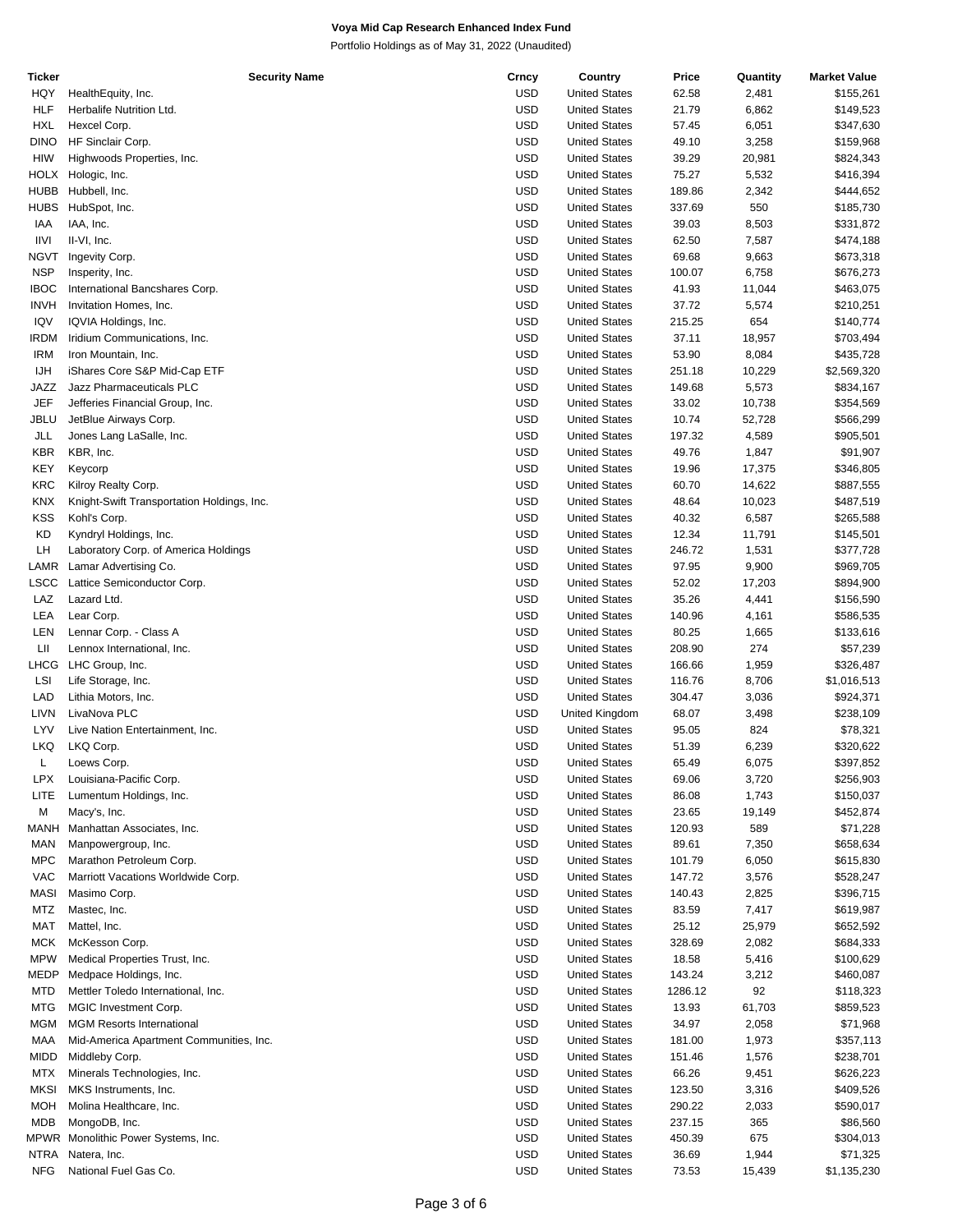| Ticker      | <b>Security Name</b>                  | Crncy      | Country              | Price   | Quantity | <b>Market Value</b> |
|-------------|---------------------------------------|------------|----------------------|---------|----------|---------------------|
| NATI        | National Instruments Corp.            | <b>USD</b> | <b>United States</b> | 35.32   | 13,470   | \$475,760           |
| <b>NNN</b>  | National Retail Properties, Inc.      | <b>USD</b> | <b>United States</b> | 44.30   | 24,873   | \$1,101,874         |
| <b>NSA</b>  | National Storage Affiliates Trust     | <b>USD</b> | <b>United States</b> | 52.45   | 9,722    | \$509,919           |
| <b>NAVI</b> | Navient Corp.                         | <b>USD</b> | <b>United States</b> | 16.00   | 5,001    | \$80,016            |
| <b>NCNO</b> | nCino, Inc.                           | <b>USD</b> | <b>United States</b> | 32.67   | 1,826    | \$59,655            |
|             |                                       |            |                      |         |          |                     |
| <b>NCR</b>  | NCR Corp.                             | <b>USD</b> | <b>United States</b> | 34.69   | 2,949    | \$102,301           |
| NBIX        | Neurocrine Biosciences, Inc.          | <b>USD</b> | <b>United States</b> | 93.49   | 5,567    | \$520,459           |
| <b>NRZ</b>  | New Residential Investment Corp.      | <b>USD</b> | <b>United States</b> | 11.30   | 27,818   | \$314,343           |
| <b>NYCB</b> | New York Community Bancorp., Inc.     | <b>USD</b> | <b>United States</b> | 9.98    | 79,197   | \$790,386           |
| <b>NYT</b>  | New York Times Co.                    | <b>USD</b> | <b>United States</b> | 34.49   | 13,367   | \$461,028           |
| NWSA        | News Corp - Class A                   | <b>USD</b> | <b>United States</b> | 17.40   | 9,782    | \$170,207           |
| <b>NOV</b>  | NOV, Inc.                             | <b>USD</b> | <b>United States</b> | 20.00   | 5,961    | \$119,220           |
|             |                                       |            |                      |         |          |                     |
| <b>NUS</b>  | Nu Skin Enterprises, Inc.             | <b>USD</b> | <b>United States</b> | 46.65   | 10,739   | \$500,974           |
| <b>NUVA</b> | NuVasive, Inc.                        | <b>USD</b> | <b>United States</b> | 57.41   | 5,504    | \$315,985           |
| <b>NVT</b>  | nVent Electric PLC                    | <b>USD</b> | United Kingdom       | 35.40   | 21,128   | \$747,931           |
| <b>NVR</b>  | NVR, Inc.                             | <b>USD</b> | <b>United States</b> | 4450.62 | 71       | \$315,994           |
| ORI         | Old Republic International Corp.      | <b>USD</b> | <b>United States</b> | 23.92   | 47,121   | \$1,127,134         |
| <b>OLN</b>  | Olin Corp.                            | <b>USD</b> | <b>United States</b> | 65.79   | 10,537   | \$693,229           |
| OLLI        | Ollie's Bargain Outlet Holdings, Inc. | <b>USD</b> | <b>United States</b> | 46.97   | 2,007    | \$94,269            |
| <b>OGS</b>  | ONE Gas, Inc.                         | <b>USD</b> | <b>United States</b> | 87.02   | 4,318    | \$375,752           |
|             |                                       | <b>USD</b> |                      |         |          |                     |
| OPCH        | Option Care Health, Inc.              |            | <b>United States</b> | 30.36   | 8,824    | \$267,897           |
| OС          | Owens Corning, Inc.                   | <b>USD</b> | <b>United States</b> | 95.58   | 13,137   | \$1,255,634         |
| <b>PKG</b>  | Packaging Corp. of America            | <b>USD</b> | <b>United States</b> | 157.28  | 462      | \$72,663            |
| PACW        | PacWest Bancorp                       | <b>USD</b> | <b>United States</b> | 31.58   | 2,607    | \$82,329            |
|             | PANW Palo Alto Networks, Inc.         | <b>USD</b> | <b>United States</b> | 502.78  | 790      | \$397,196           |
| PH          | Parker Hannifin Corp.                 | <b>USD</b> | <b>United States</b> | 272.17  | 773      | \$210,387           |
| <b>PDCO</b> | Patterson Cos., Inc.                  | <b>USD</b> | <b>United States</b> | 31.59   | 7,425    | \$234,556           |
| <b>PCTY</b> | Paylocity Holding Corp.               | <b>USD</b> | <b>United States</b> | 174.86  | 4,343    | \$759,417           |
|             |                                       |            |                      |         |          |                     |
| PDCE        | PDC Energy, Inc.                      | <b>USD</b> | <b>United States</b> | 79.14   | 2,143    | \$169,597           |
| PAG         | Penske Auto Group, Inc.               | <b>USD</b> | <b>United States</b> | 115.14  | 766      | \$88,197            |
| <b>PNR</b>  | Pentair PLC                           | <b>USD</b> | <b>United States</b> | 50.17   | 5,088    | \$255,265           |
| <b>PEN</b>  | Penumbra, Inc.                        | <b>USD</b> | <b>United States</b> | 146.92  | 487      | \$71,550            |
| <b>PFGC</b> | Performance Food Group Co.            | <b>USD</b> | <b>United States</b> | 43.34   | 14,170   | \$614,128           |
| <b>DOC</b>  | <b>Physicians Realty Trust</b>        | <b>USD</b> | <b>United States</b> | 18.55   | 16,939   | \$314,218           |
| <b>PINS</b> | Pinterest, Inc.                       | <b>USD</b> | <b>United States</b> | 19.65   | 4,230    | \$83,120            |
| <b>BPOP</b> | Popular, Inc.                         | <b>USD</b> | <b>United States</b> | 81.71   | 2,760    | \$225,520           |
|             |                                       |            |                      |         |          |                     |
|             | POST Post Holdings, Inc.              | <b>USD</b> | <b>United States</b> | 82.23   | 5,357    | \$440,506           |
| POWI        | Power Integrations, Inc.              | <b>USD</b> | <b>United States</b> | 84.38   | 3,701    | \$312,290           |
| PPL         | PPL Corp.                             | <b>USD</b> | <b>United States</b> | 30.18   | 2,667    | \$80,490            |
| PRI         | Primerica, Inc.                       | <b>USD</b> | <b>United States</b> | 126.00  | 3,198    | \$402,948           |
| <b>PGNY</b> | Progyny, Inc.                         | <b>USD</b> | <b>United States</b> | 31.61   | 8,365    | \$264,418           |
| PB          | Prosperity Bancshares, Inc.           | <b>USD</b> | <b>United States</b> | 72.50   | 9,018    | \$653,805           |
| <b>PSB</b>  | PS Business Parks, Inc.               | <b>USD</b> | <b>United States</b> | 187.63  | 1,233    | \$231,348           |
| PSTG        | Pure Storage, Inc.                    | <b>USD</b> | <b>United States</b> | 23.73   | 9,032    | \$214,329           |
| <b>PVH</b>  | PVH Corp.                             | <b>USD</b> |                      |         |          |                     |
|             |                                       |            | <b>United States</b> | 70.87   | 2,134    | \$151,237           |
| QRVO        | Qorvo, Inc.                           | <b>USD</b> | <b>United States</b> | 111.75  | 2,052    | \$229,311           |
| QLYS        | Qualys, Inc.                          | <b>USD</b> | <b>United States</b> | 130.68  | 4,827    | \$630,792           |
| DGX         | Quest Diagnostics, Inc.               | <b>USD</b> | <b>United States</b> | 141.02  | 677      | \$95,471            |
| QDEL        | QuidelOrtho Corp.                     | <b>USD</b> | <b>United States</b> | 95.03   | 2,676    | \$254,300           |
| <b>RRC</b>  | Range Resources Corp.                 | <b>USD</b> | <b>United States</b> | 33.95   | 21,851   | \$741,841           |
| RRX         | Regal Rexnord Corp.                   | <b>USD</b> | <b>United States</b> | 124.95  | 5,459    | \$682,102           |
| <b>RF</b>   | Regions Financial Corp.               | <b>USD</b> | <b>United States</b> | 22.09   | 25,936   | \$572,926           |
|             |                                       |            |                      |         |          |                     |
| RGA         | Reinsurance Group of America, Inc.    | <b>USD</b> | <b>United States</b> | 125.85  | 6,566    | \$826,331           |
| <b>RS</b>   | Reliance Steel & Aluminum Co.         | <b>USD</b> | <b>United States</b> | 194.40  | 2,442    | \$474,725           |
| RGEN        | Repligen Corp.                        | <b>USD</b> | <b>United States</b> | 164.47  | 498      | \$81,906            |
| REXR        | Rexford Industrial Realty, Inc.       | <b>USD</b> | <b>United States</b> | 63.87   | 1,202    | \$76,772            |
| <b>RH</b>   | <b>RH</b>                             | <b>USD</b> | <b>United States</b> | 290.08  | 462      | \$134,017           |
| <b>ROK</b>  | Rockwell Automation, Inc.             | <b>USD</b> | <b>United States</b> | 213.20  | 654      | \$139,433           |
| RGLD        | Royal Gold, Inc.                      | <b>USD</b> | <b>United States</b> | 113.08  | 8,158    | \$922,507           |
| RPM         | RPM International, Inc.               | <b>USD</b> | <b>United States</b> | 88.10   | 6,202    | \$546,396           |
|             |                                       |            |                      |         |          |                     |
| R           | Ryder System, Inc.                    | <b>USD</b> | <b>United States</b> | 80.02   | 9,901    | \$792,278           |
| SAGE        | Sage Therapeutics, Inc.               | <b>USD</b> | <b>United States</b> | 31.27   | 6,441    | \$201,410           |
| SAIA        | Saia, Inc.                            | <b>USD</b> | <b>United States</b> | 197.59  | 2,344    | \$463,151           |
| SAFM        | Sanderson Farms, Inc.                 | <b>USD</b> | <b>United States</b> | 199.50  | 567      | \$113,117           |
| <b>SBAC</b> | SBA Communications Corp.              | <b>USD</b> | <b>United States</b> | 336.61  | 538      | \$181,096           |
| LNW         | Scientific Games Corp.                | <b>USD</b> | <b>United States</b> | 52.80   | 10,011   | \$528,581           |
| SGEN        | Seagen, Inc.                          | <b>USD</b> | <b>United States</b> | 135.68  | 1,273    | \$172,721           |
|             |                                       |            |                      |         |          |                     |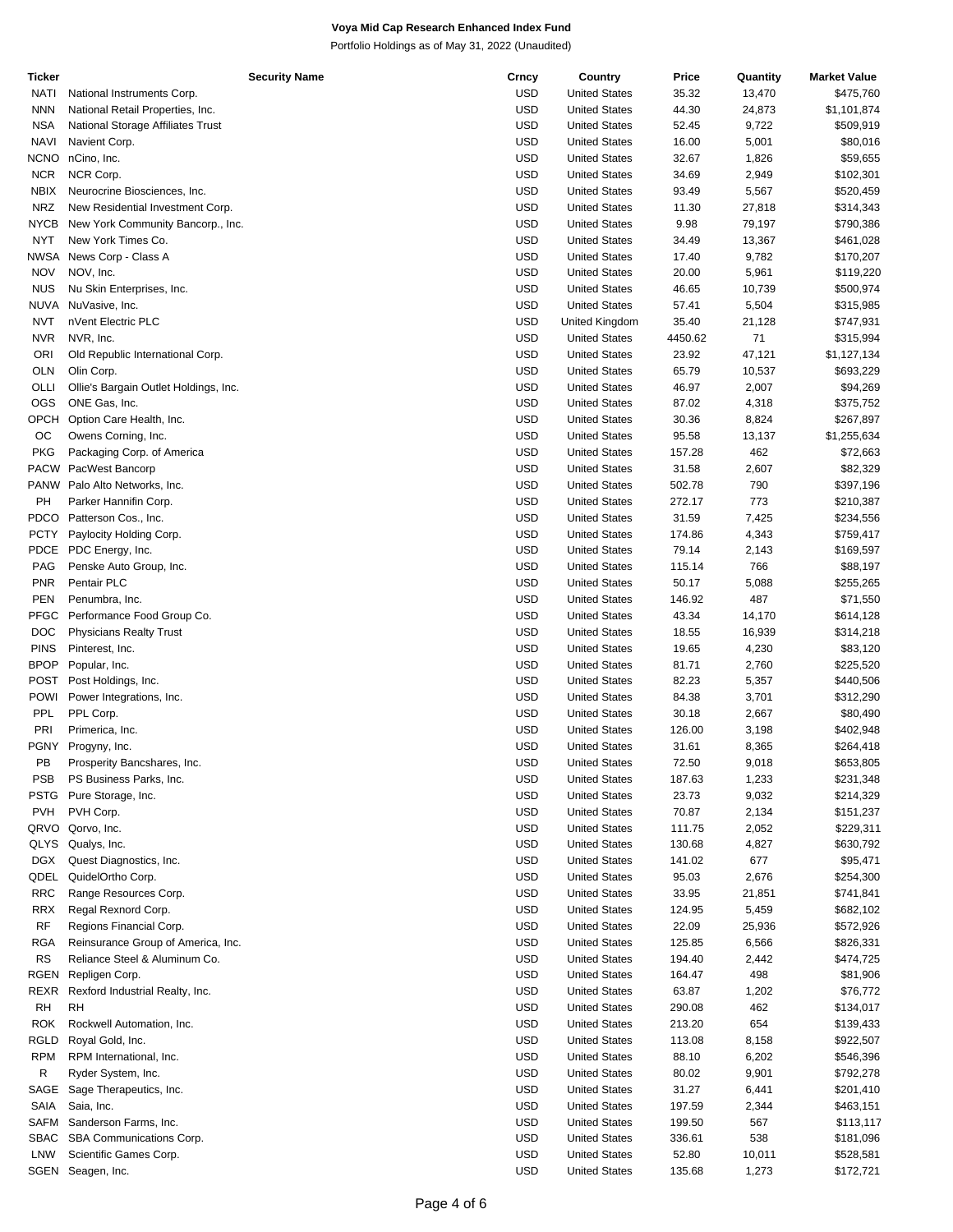| Ticker      | <b>Security Name</b>                      | Crncy      | Country              | Price  | Quantity | <b>Market Value</b> |
|-------------|-------------------------------------------|------------|----------------------|--------|----------|---------------------|
| SMTC        | Semtech Corp.                             | <b>USD</b> | <b>United States</b> | 64.09  | 10,363   | \$664,165           |
| ST          | Sensata Technologies Holding PLC          | <b>USD</b> | <b>United States</b> | 48.03  | 4,244    | \$203,839           |
| SXT         | Sensient Technologies Corp.               | <b>USD</b> | <b>United States</b> | 87.44  | 6,157    | \$538,368           |
| SCI         | Service Corp. International               | <b>USD</b> | <b>United States</b> | 70.03  | 11,400   | \$798,342           |
| SSD         | Simpson Manufacturing Co., Inc.           | <b>USD</b> | <b>United States</b> | 108.35 | 4,358    | \$472,189           |
| <b>SITM</b> | SiTime Corp.                              | <b>USD</b> | <b>United States</b> | 213.00 | 444      | \$94,572            |
| SNA         | Snap-On, Inc.                             | <b>USD</b> | <b>United States</b> | 221.88 | 1,440    | \$319,507           |
| SEDG        | SolarEdge Technologies, Inc.              | <b>USD</b> | Israel               | 272.79 | 487      | \$132,849           |
| SWX         |                                           | <b>USD</b> | <b>United States</b> | 93.13  |          |                     |
|             | Southwest Gas Holdings, Inc.              |            |                      |        | 6,513    | \$606,556           |
| <b>SRC</b>  | Spirit Realty Capital, Inc.               | <b>USD</b> | <b>United States</b> | 41.99  | 20,866   | \$876,163           |
| SPOT        | Spotify Technology SA                     | <b>USD</b> | Sweden               | 112.77 | 815      | \$91,908            |
| <b>STAA</b> | Staar Surgical Co.                        | <b>USD</b> | <b>United States</b> | 65.94  | 5,928    | \$390,892           |
| STWD        | Starwood Property Trust, Inc.             | <b>USD</b> | <b>United States</b> | 23.89  | 13,986   | \$334,126           |
| STLD        | Steel Dynamics, Inc.                      | <b>USD</b> | <b>United States</b> | 85.38  | 11,815   | \$1,008,765         |
| SF          | Stifel Financial Corp.                    | <b>USD</b> | <b>United States</b> | 64.17  | 10,397   | \$667,175           |
| STOR        | STORE Capital Corp.                       | <b>USD</b> | <b>United States</b> | 27.59  | 12,763   | \$352,131           |
| SYNA        | Synaptics, Inc.                           | <b>USD</b> | <b>United States</b> | 148.12 | 3,841    | \$568,929           |
| SYNH        | Syneos Health, Inc.                       | <b>USD</b> | <b>United States</b> | 73.89  | 1,024    | \$75,663            |
| SNV         | Synovus Financial Corp.                   | <b>USD</b> | <b>United States</b> | 42.65  | 21,907   | \$934,334           |
|             | TROW T. Rowe Price Group, Inc.            | <b>USD</b> | <b>United States</b> | 127.09 | 2,995    | \$380,635           |
| <b>TNDM</b> | Tandem Diabetes Care, Inc.                | <b>USD</b> | <b>United States</b> | 68.17  | 7,717    | \$526,068           |
| TRGP        | Targa Resources Corp.                     | <b>USD</b> | <b>United States</b> | 72.02  | 20,199   | \$1,454,732         |
|             | Taylor Morrison Home Corp.                | <b>USD</b> |                      |        |          |                     |
| TMHC        |                                           |            | <b>United States</b> | 28.97  | 23,675   | \$685,865           |
| <b>SNX</b>  | TD SYNNEX Corp.                           | <b>USD</b> | <b>United States</b> | 103.85 | 6,574    | \$682,710           |
| <b>TPX</b>  | Tempur Sealy International, Inc.          | <b>USD</b> | <b>United States</b> | 26.37  | 6,090    | \$160,593           |
| THC         | Tenet Healthcare Corp.                    | <b>USD</b> | <b>United States</b> | 64.71  | 3,676    | \$237,874           |
| <b>TDC</b>  | Teradata Corp.                            | <b>USD</b> | <b>United States</b> | 38.43  | 3,292    | \$126,512           |
| <b>TER</b>  | Teradyne, Inc.                            | <b>USD</b> | <b>United States</b> | 109.26 | 4,202    | \$459,111           |
| <b>TEX</b>  | Terex Corp.                               | <b>USD</b> | <b>United States</b> | 35.39  | 13,993   | \$495,212           |
| TTEK        | Tetra Tech, Inc.                          | <b>USD</b> | <b>United States</b> | 134.97 | 955      | \$128,896           |
| TXRH        | Texas Roadhouse, Inc.                     | <b>USD</b> | <b>United States</b> | 77.97  | 5,293    | \$412,695           |
| <b>THO</b>  | Thor Industries, Inc.                     | <b>USD</b> | <b>United States</b> | 75.97  | 1,660    | \$126,110           |
| <b>TKR</b>  | Timken Co.                                | <b>USD</b> | <b>United States</b> | 61.07  | 9,269    | \$566,058           |
| <b>TOL</b>  | Toll Brothers, Inc.                       | <b>USD</b> | <b>United States</b> | 50.47  | 10,844   | \$547,297           |
| <b>BLD</b>  | TopBuild Corp.                            | <b>USD</b> | <b>United States</b> | 197.26 | 1,699    | \$335,145           |
| <b>TTC</b>  | Toro Co.                                  | <b>USD</b> | <b>United States</b> | 82.49  |          | \$82,737            |
|             |                                           |            |                      |        | 1,003    |                     |
| TRU         | TransUnion                                | <b>USD</b> | <b>United States</b> | 86.81  | 750      | \$65,108            |
| <b>TNL</b>  | Travel + Leisure Co.                      | <b>USD</b> | <b>United States</b> | 51.11  | 6,215    | \$317,649           |
|             | TREX Trex Co., Inc.                       | <b>USD</b> | <b>United States</b> | 63.72  | 2,334    | \$148,722           |
| <b>TPH</b>  | Tri Pointe Homes, Inc.                    | <b>USD</b> | <b>United States</b> | 21.07  | 29,481   | \$621,165           |
| <b>TRN</b>  | Trinity Industries, Inc.                  | <b>USD</b> | <b>United States</b> | 24.86  | 3,836    | \$95,363            |
| <b>TSN</b>  | Tyson Foods, Inc.                         | <b>USD</b> | <b>United States</b> | 89.61  | 3,954    | \$354,318           |
| UGI         | UGI Corp.                                 | <b>USD</b> | <b>United States</b> | 42.74  | 30,583   | \$1,307,117         |
|             | UMBF UMB Financial Corp.                  | <b>USD</b> | <b>United States</b> | 92.35  | 7,710    | \$712,019           |
| UAA         | Under Armour, Inc. - Class A              | <b>USD</b> | <b>United States</b> | 10.58  | 11,544   | \$122,136           |
| URI         | United Rentals, Inc.                      | <b>USD</b> | <b>United States</b> | 298.18 | 889      | \$265,082           |
| Χ           | United States Steel Corp.                 | <b>USD</b> | <b>United States</b> | 25.07  | 16,314   | \$408,992           |
| UTHR        | United Therapeutics Corp.                 | <b>USD</b> | <b>United States</b> | 230.34 | 2,858    | \$658,312           |
|             |                                           |            |                      |        |          |                     |
| OLED        | Universal Display Corp.                   | <b>USD</b> | <b>United States</b> | 126.31 | 4,790    | \$605,025           |
| <b>UNM</b>  | Unum Group                                | <b>USD</b> | <b>United States</b> | 36.45  | 22,906   | \$834,924           |
| <b>VLO</b>  | Valero Energy Corp.                       | <b>USD</b> | <b>United States</b> | 129.60 | 5,059    | \$655,646           |
| <b>VVV</b>  | Valvoline, Inc.                           | <b>USD</b> | <b>United States</b> | 33.46  | 2,313    | \$77,393            |
| VEEV        | Veeva Systems, Inc.                       | <b>USD</b> | <b>United States</b> | 170.26 | 1,212    | \$206,355           |
|             | VRSK Verisk Analytics, Inc.               | <b>USD</b> | <b>United States</b> | 174.92 | 721      | \$126,117           |
| <b>VICR</b> | Vicor Corp.                               | <b>USD</b> | <b>United States</b> | 67.30  | 1,015    | \$68,310            |
| VST         | Vistra Corp.                              | <b>USD</b> | <b>United States</b> | 26.37  | 11,670   | \$307,738           |
| WTS         | Watts Water Technologies, Inc.            | <b>USD</b> | <b>United States</b> | 130.83 | 4,306    | \$563,354           |
| WBS         | Webster Financial Corp.                   | <b>USD</b> | <b>United States</b> | 49.09  | 19,321   | \$948,468           |
| WEN         | Wendy's Company                           | <b>USD</b> | <b>United States</b> | 18.64  | 20,179   | \$376,137           |
| WAB         | Westinghouse Air Brake Technologies Corp. | <b>USD</b> | <b>United States</b> | 94.46  | 783      | \$73,962            |
|             |                                           |            |                      |        |          |                     |
| <b>WRK</b>  | WestRock Co.                              | <b>USD</b> | <b>United States</b> | 48.49  | 9,888    | \$479,469           |
| <b>WHR</b>  | Whirlpool Corp.                           | <b>USD</b> | <b>United States</b> | 184.24 | 398      | \$73,328            |
| WSM         | Williams-Sonoma, Inc.                     | <b>USD</b> | <b>United States</b> | 127.92 | 4,581    | \$586,002           |
| WOLF        | Wolfspeed, Inc.                           | <b>USD</b> | <b>United States</b> | 75.23  | 1,013    | \$76,208            |
| <b>WWD</b>  | Woodward, Inc.                            | <b>USD</b> | <b>United States</b> | 101.61 | 6,686    | \$679,364           |
| WH          | Wyndham Hotels & Resorts, Inc.            | <b>USD</b> | <b>United States</b> | 80.13  | 10,661   | \$854,266           |
|             | YELP Yelp, Inc.                           | <b>USD</b> | <b>United States</b> | 29.41  | 10,987   | \$323,128           |